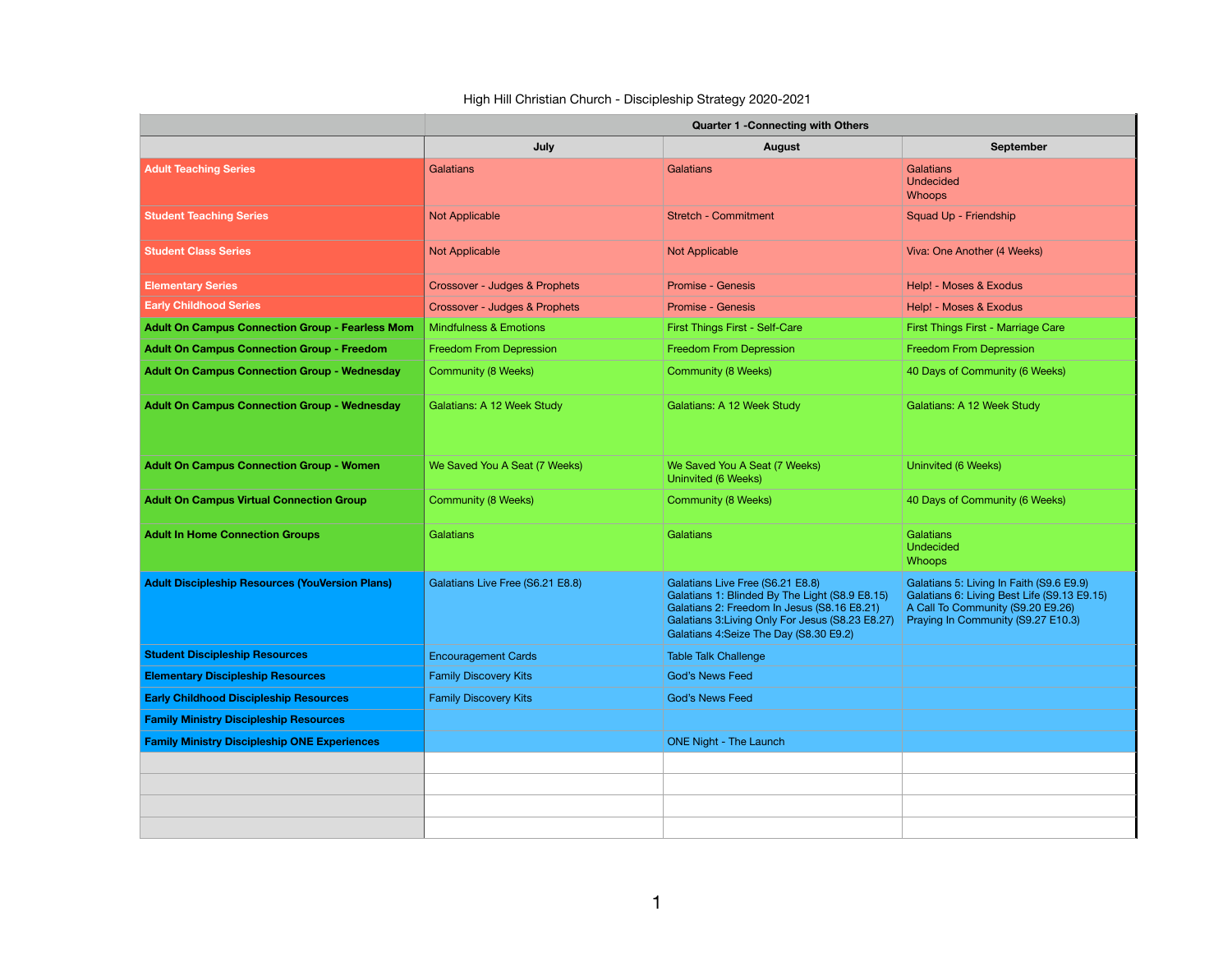|                                                        | Quarter 2 - Connecting Others With God (Serving)                                    |                                                     |                                                                                                              |  |
|--------------------------------------------------------|-------------------------------------------------------------------------------------|-----------------------------------------------------|--------------------------------------------------------------------------------------------------------------|--|
|                                                        | October                                                                             | <b>November</b>                                     | <b>December</b>                                                                                              |  |
| <b>Adult Teaching Series</b>                           | <b>Whoops</b>                                                                       | <b>Brutally Honest</b>                              | <b>Cast of Christmas</b><br><b>Guest Speaker</b>                                                             |  |
| <b>Student Teaching Series</b>                         | True Story - Identity                                                               | <b>Wait Listed - Doubts</b><br>Stretch - Letting Go | Merry Christmas To Me - Christmas                                                                            |  |
| <b>Student Class Series</b>                            | Viva: James (9 Weeks)                                                               | Viva: James (9 Weeks)                               | Viva Las Christmas (4 Weeks)                                                                                 |  |
| <b>Elementary Series</b>                               | Road Trip - 10 Commandments                                                         | <b>Breaking News - Prophets</b>                     | Wait For It - Christmas                                                                                      |  |
| <b>Early Childhood Series</b>                          | Road Trip - 10 Commandments                                                         | <b>Breaking News - Prophets</b>                     | Wait For It - Christmas                                                                                      |  |
| <b>Adult On Campus Connection Group - Fearless Mom</b> | Parenting Posture - I'm The Boss                                                    | Parenting Posture - Trust Me                        | Parenting Posture - Family Meeting                                                                           |  |
| <b>Adult On Campus Connection Group - Freedom</b>      | Freedom From Depression                                                             | <b>Freedom From Depression</b>                      | <b>Freedom From Depression</b>                                                                               |  |
| <b>Adult On Campus Connection Group - Wednesday</b>    | Ministering Through Spiritual Gifts (7 Weeks)                                       | Ministering Through Spiritual Gifts (7 Weeks)       | A Different Kind Of Christmas (5 Weeks)                                                                      |  |
| <b>Adult On Campus Connection Group - Wednesday</b>    | James: A 12 Week Study                                                              | James: A 12 Week Study                              | James: A 12 Week Study<br>Peace on Earth (1 Week)<br>The Nativity Story (1 Week)<br>The Incarnation (1 Week) |  |
| <b>Adult On Campus Connection Group - Women</b>        | We Over Me (9 Weeks)                                                                | We Over Me (9 Weeks)                                | Determined (6 Weeks)                                                                                         |  |
| <b>Adult On Campus Virtual Connection Group</b>        | Ministering Through Spiritual Gifts (7 Weeks)                                       | Ministering Through Spiritual Gifts (7 Weeks)       | A Different Kind Of Christmas (5 Weeks)                                                                      |  |
| <b>Adult In Home Connection Groups</b>                 | <b>Whoops</b>                                                                       | <b>Brutally Honest</b>                              | <b>Cast of Christmas</b><br><b>Guest Speaker</b>                                                             |  |
| <b>Adult Discipleship Resources (YouVersion Plans)</b> | Love Week (S10.4 E10.10)<br>Before The Cross: 31 Days of Serving<br>(S10.11 E11.10) | Joy In Serving (S11.15 E12.14)                      | Christmas Hope (S12.20 E 12.24)<br>Fasting With A Purpose (S12.27 E12.31)                                    |  |
| <b>Student Discipleship Resources</b>                  | Go Bid or Go Home                                                                   | <b>Thanksgiving Mealtime Family Time</b>            | For All Advent Experience                                                                                    |  |
| <b>Elementary Discipleship Resources</b>               | <b>Kindness Family Challenge</b>                                                    | <b>Kindness Club</b>                                | <b>Merry Marketplace</b>                                                                                     |  |
| <b>Early Childhood Discipleship Resources</b>          | <b>Kindness Family Challenge</b>                                                    | <b>Kindness Club</b>                                | <b>Birthday Party For Jesus</b>                                                                              |  |
| <b>Family Ministry Discipleship Resources</b>          |                                                                                     |                                                     |                                                                                                              |  |
| <b>Family Ministry Discipleship ONE Experiences</b>    | <b>ONE Day Sunday</b>                                                               |                                                     |                                                                                                              |  |
|                                                        |                                                                                     |                                                     |                                                                                                              |  |
|                                                        |                                                                                     |                                                     |                                                                                                              |  |
|                                                        |                                                                                     |                                                     |                                                                                                              |  |
|                                                        |                                                                                     |                                                     |                                                                                                              |  |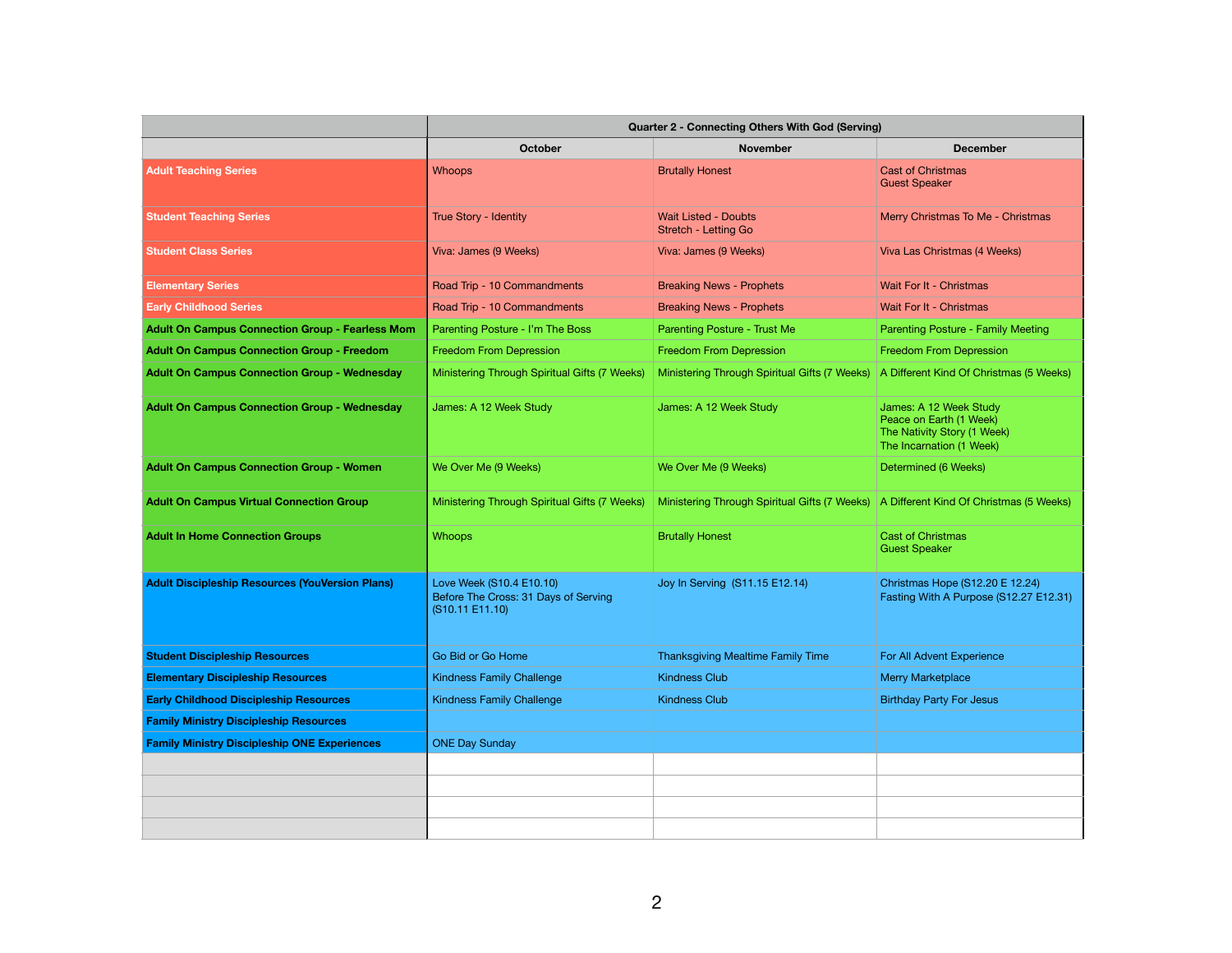|                                                        | Quarter 3 - Connecting With God                                                    |                                                                                    |                                                                                                                                                           |
|--------------------------------------------------------|------------------------------------------------------------------------------------|------------------------------------------------------------------------------------|-----------------------------------------------------------------------------------------------------------------------------------------------------------|
|                                                        | January                                                                            | February                                                                           | <b>March</b>                                                                                                                                              |
| <b>Adult Teaching Series</b>                           |                                                                                    |                                                                                    |                                                                                                                                                           |
| <b>Student Teaching Series</b>                         | Goals - Wisdom<br><b>Stretch - Starting Something New</b>                          | Free People - Authority                                                            | Lost & Found - Jesus                                                                                                                                      |
| <b>Student Class Series</b>                            | Viva: Time (4 Weeks)<br>Viva: Psalms (9 Weeks)                                     | Viva: Psalms (9 Weeks)                                                             | Viva: Psalms (9 Weeks)                                                                                                                                    |
| <b>Elementary Series</b>                               | <b>Subscribe Now - Jesus</b>                                                       | Challenge Accepted - Life of Jesus                                                 | Blueprints - God's Plan                                                                                                                                   |
| <b>Early Childhood Series</b>                          | <b>Subscribe Now - Jesus</b>                                                       | Challenge Accepted - Life of Jesus                                                 | <b>Blueprints - God's Plan</b>                                                                                                                            |
| <b>Adult On Campus Connection Group - Fearless Mom</b> | Proverbs 31:25 - Clothed With Strength                                             | Proverbs 31:25 - Laughs Without Fear                                               | Rinse & Repeat - No Drama                                                                                                                                 |
| <b>Adult On Campus Connection Group - Freedom</b>      | <b>Freedom From Depression</b>                                                     | Freedom From Depression                                                            | Freedom From Depression                                                                                                                                   |
| <b>Adult On Campus Connection Group - Wednesday</b>    | Life You've Always Wanted (6 Weeks)                                                | Life You've Always Wanted (6 Weeks)<br>What the Bible Says About Fasting (2 Weeks) | Draw The Circle (5 Weeks)                                                                                                                                 |
| <b>Adult On Campus Connection Group - Wednesday</b>    | Pursuing God (12 Weeks)                                                            | Pursuing God (12 Weeks)                                                            | Pursuing God (12 Weeks)                                                                                                                                   |
| <b>Adult On Campus Connection Group - Women</b>        | Determined (6 Weeks)<br>Finding I Am (6 Weeks)                                     | Finding I Am (6 Weeks)                                                             | Taste And See (6 Weeks)                                                                                                                                   |
| <b>Adult On Campus Virtual Connection Group</b>        | Life You've Always Wanted (6 Weeks)                                                | Life You've Always Wanted (6 Weeks)<br>What the Bible Says About Fasting (2 Weeks) | Draw The Circle (5 Weeks)                                                                                                                                 |
| <b>Adult In Home Connection Groups</b>                 |                                                                                    |                                                                                    |                                                                                                                                                           |
| <b>Adult Discipleship Resources (YouVersion Plans)</b> | All Things New (S1.3 E1.23)<br>Stay Fit: Strengthen Connect Jesus<br>(S1.24 E2.22) | Spiritual Disciplines (S.2.28 E3.9)                                                | How To Love Reading Your Bible<br>(S3.14 E3.20)<br>A 7 Day Guide To Prayer (S3.21 E3.27)<br>7 Habits To Develop Spiritual Growth<br>$(3.28 \text{ E}4.3)$ |
| <b>Student Discipleship Resources</b>                  | <b>Run/Rest Social Media Devotionals</b>                                           | <b>God With Us</b>                                                                 | <b>Faith Conversation Guides</b>                                                                                                                          |
| <b>Elementary Discipleship Resources</b>               | <b>Pray Station</b>                                                                | <b>Salvation Conversation Guide</b>                                                | <b>Faith Conversation Guides</b>                                                                                                                          |
| <b>Early Childhood Discipleship Resources</b>          | <b>Pray Station</b>                                                                | <b>Salvation Conversation Guide</b>                                                | <b>Faith Conversation Guides</b>                                                                                                                          |
| <b>Family Ministry Discipleship Resources</b>          |                                                                                    |                                                                                    |                                                                                                                                                           |
| <b>Family Ministry Discipleship ONE Experiences</b>    | <b>ONE Day Sunday</b>                                                              |                                                                                    |                                                                                                                                                           |
|                                                        |                                                                                    |                                                                                    |                                                                                                                                                           |
|                                                        |                                                                                    |                                                                                    |                                                                                                                                                           |
|                                                        |                                                                                    |                                                                                    |                                                                                                                                                           |
|                                                        |                                                                                    |                                                                                    |                                                                                                                                                           |